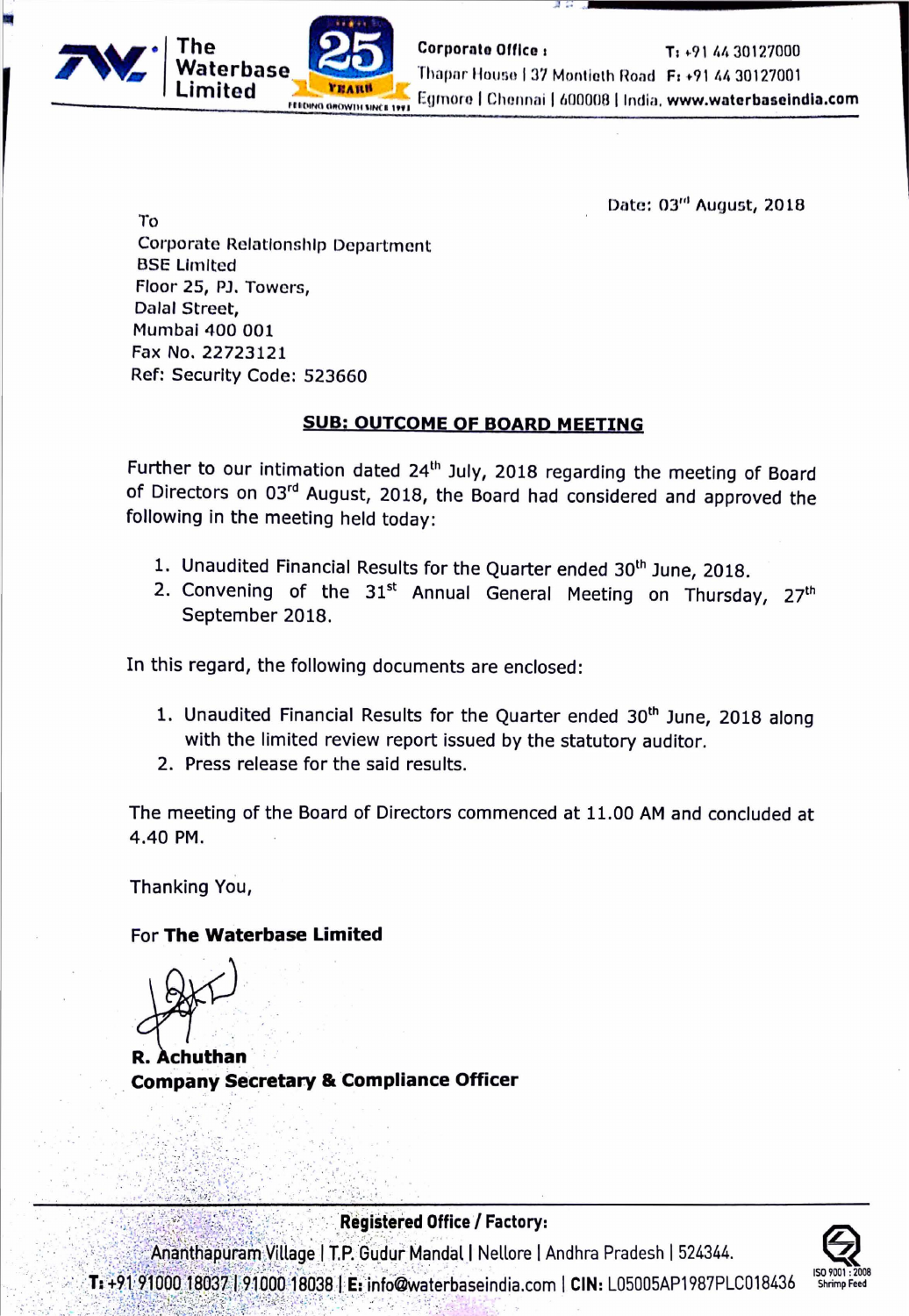|                                                                              | Registered Office: Ananthapuram Village, Nellore, Andhra Pradesh - 524 344       | THE WATERBASE LIMITED<br>CIN: L05005AP1987PLC018436 |                               |                |                           |
|------------------------------------------------------------------------------|----------------------------------------------------------------------------------|-----------------------------------------------------|-------------------------------|----------------|---------------------------|
| STATEMENT OF UNAUDITED FINANCIAL RESULTS FOR THE QUARTER ENDED JUNE 30, 2018 |                                                                                  |                                                     |                               |                |                           |
|                                                                              |                                                                                  |                                                     |                               |                | (Rs. in Lakhs)            |
| S.No.<br><b>Particulars</b>                                                  |                                                                                  |                                                     | Quarter ended                 |                | Year ended                |
| $\overline{R}$                                                               |                                                                                  | June 30, 2018                                       | March 31, 2018 #<br>Unaudited | -June 30, 2017 | March 31, 2018<br>Audited |
| I.                                                                           | Revenue from operations                                                          | 15,429.23                                           | 6,578.83                      | 12,597.41      | 34,274.03                 |
| $\mathsf{II}$                                                                | Other income (Refer note (e) below)                                              | 420.52                                              | 102.41                        | 22.09          | 154.59                    |
| $\mathbf{III}$                                                               | Total income (I+II)                                                              | 15,849.75                                           | 6,681.24                      | 12.619.50      | 34,428.62                 |
| $\overline{N}$                                                               | Expenses                                                                         |                                                     |                               |                |                           |
|                                                                              | Cost of materials consumed                                                       | 9,860.90                                            | 5,663.04                      | 7,230.40       | 21,321.96                 |
|                                                                              | Purchases of stock-in-trade                                                      | 719.43                                              | 107.34                        | 3.97           | 115 34                    |
|                                                                              | Changes in inventories of finished goods, work-in-progress and stock-in-trade    | 296.13                                              | (1,487.42)                    | 917.70         | 334.24                    |
|                                                                              | Employee benefits expense                                                        | 515.39                                              | 504.25                        | 431.97         | 1,864.25                  |
|                                                                              | Finance costs                                                                    | 102.11                                              | 92.58                         | 154.31         | 438.82                    |
|                                                                              | Depreciation and amortization expense                                            | 188.95                                              | 160.35                        | 155.52         | 615.70                    |
|                                                                              | Other expenses                                                                   | 1,448.20                                            | 1,000.65                      | 1,515.89       | 4,877.35                  |
|                                                                              | Total expenses                                                                   | 13,131.11                                           | 6,040.79                      | 10,409.76      | 29,567.66                 |
| $\overline{V}$                                                               | Profit before tax (III-IV)                                                       | 2,718.64                                            | 640.45                        | 2,209.74       | 4,860.96                  |
| VI                                                                           | Tax expense:<br>(a) Current tax                                                  |                                                     |                               |                |                           |
|                                                                              | In respect of current year                                                       | 950.43                                              | 136.80                        | 857.13         | 1,773.87                  |
|                                                                              | In respect of earlier years<br>(b) Deferred tax                                  |                                                     | 167.66                        |                | 167,66                    |
|                                                                              | Total tax expense                                                                | 0.06                                                | 86.65                         | (B2.61)        | (70.60)                   |
| VII                                                                          | Profit for the period (V-VI)                                                     | 950.49                                              | 391.11                        | 774.52         | 1,870.93                  |
| VIII                                                                         | Other comprehensive income                                                       | 1,768.15                                            | 249.34                        | 1,435.22       | 2.990.03                  |
|                                                                              | (a) Items that will not be reclassified to profit or loss                        |                                                     |                               |                |                           |
|                                                                              | (b) Income tax relating to items that will not be reclassified to profit or loss | 6.47                                                | 40.76                         | (8.65)         | 25.79                     |
| $\mathsf{IX}$                                                                | Total comprehensive income for the period (VII+VIII)                             | (2.26)                                              | (14.11)                       | 2.99           | (8.93)                    |
| X                                                                            | Paid-up equity share capital (Face value: Rs. 10 per share)                      | 1,772.36                                            | 275.99                        | 1,429.56       | 3,006.89                  |
| XI                                                                           | Other equity                                                                     | 4,142.68                                            | 4,142.68                      | 4 142.68       | 4.142.68                  |
| XII                                                                          | Earnings per equity share (of Rs. 10 each) - not annualised (in Rs.):            |                                                     |                               |                | 10,819.76                 |
|                                                                              | (a) Basic<br>(b) Diluted                                                         | 4.27<br>4.27                                        | 0.60<br>0.60                  | 3.72<br>3.46   | 7.58<br>7.58              |

# The figures for the quarter ended March 31, 2018 are the balancing figures between the audited figures in respect of full financial year ended March 31, 2018 and the published figures for the nine months ended December 31, 2017.

#### Notes:

a) There is only one reportable segment namely Manufacture & Sale of Shrimp Feed as envisaged in Ind AS - 108 on 'Operating Segments' and information pertaining to segment is not applicable for the Company. This is consistent with the internal reporting to the chief operating decision makers..

b) In view of the seasonal nature of Aquaculture Industry, the financial results of the quarter are not indicative of full year performance.

C) The above results were reviewed by the Audit Committee and approved by the Board of Directors of the Company at its meeting held on August 3, 2018.

d) The Scheme of Amalgamation (Scheme) under Section 391 to 394 and other applicable provisions of the Companies Act, 1956 and Companies Act, 2013 between erstwhile Pinnae Feeds Limited (PFL) engaged in manufacturing of Shrimp Feeds and The Waterbase Limited has been approved by the National Company Law Tribunal, Hyderabad (NCLT) vide its order dated November 14, 2017 with August 1, 2015 as the appointed date. Upon necessary filing with the Registrar of Companies (ROC) on November 27, 2017, the Scheme has become effective and the effect thereof has been given in the accounts.

The amalgamation of PFL with the Company was accounted for on the basis of the Pooling of Interest Method as envisaged in the Accounting Standard (AS) -14 on Accounting for Amalgamations specified in the Companies (Accounting Standards) Amendment Rules, 2006 as amended and in terms of the scheme.

The financial result of the Company for the quarter ended June 30, 2017 were earlier approved by the Board of Directors at its meeting held on August 09, 2017. The aforesaid results have been updated by the Company, so as to give effect to the said Scheme. The predecessor auditors have issued a report on the updated financial results dated February 09, 2018 in supersession of their original report dated August 09, 2017.

e) During the quarter ended June 30, 2018, the Company has received insurance claims amounting to Rs. 354.51 Lakhs which has been included in Other Incom

f) This Statement is as per Pegulation 33 of the SEBI (Listing Obligations and Disclosure Requirements) Regulations, 2015.

Place: New Delhi Date. August 03, 2018 Ey order of the Board

Vikramaditya Mohan Thapa

Chairman DIN:00030967

 $\mathcal{L}$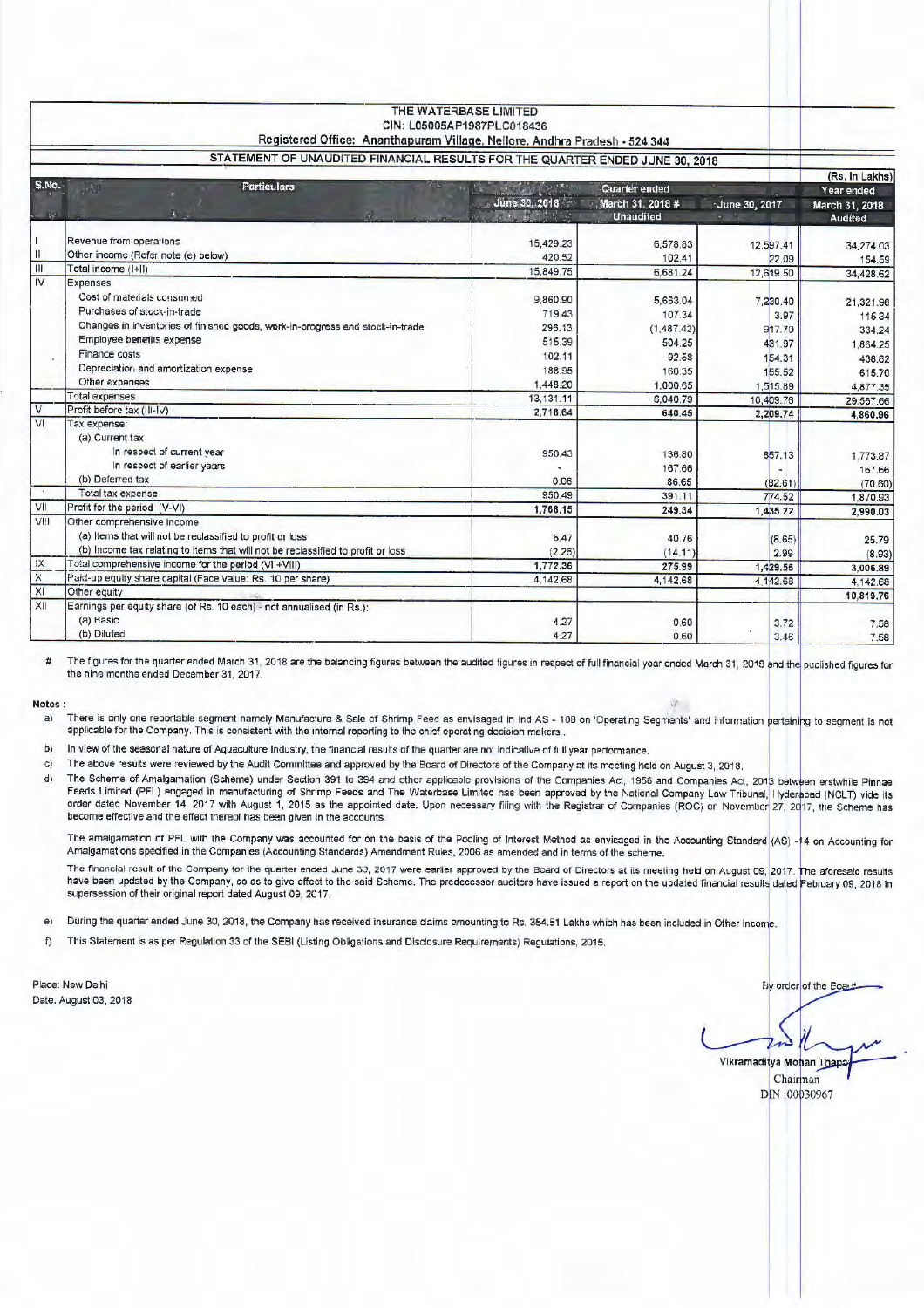# **Deloitte Haskins & Sells LLP**

Chartered Accountants 13<sup>th</sup> & 14<sup>th</sup> Floor Building - Omega Bengal Intelligent Park Block - EP & GP, Sector - V Salt Lake Electronics Complex Kolkata - 700 091 West Bengal, India

Tel: +91 336612 1000 Fax: +91 33 6612 1001

#### **INDEPENDENT AUDITOR'S REVIEW REPORT ON REVIEW OF INTERIM FINANCIAL RESULTS** '

#### **TO THE BOARD OF DIRECTORS OF THE WATERASE LIMITED**

1. We have reviewed the accompanying Statement of Unaudited Financial Results of **THE WATERBASE LIMITED** ("the Company"), for the quarter ended June 30, 2018 ("the Statement"), being submitted by the Company pursuant to the requirement of Regulation 33 of the SEBI (Listing Obligations and Disclosure Requirements) Regulations, 2015, as modified by Circular No. CIR/CFD/FAC/62/2016 dated July 5, 2016.

This Statement which is the responsibility of the Company's Management and approved by the Board of Directors, has been prepared in accordance with the recognition and measurement principles laid down in the Indian Accounting Standard 34 "Interim Financial Reporting" ("Ind AS 34"), prescribed under Section 133 of the Companies Act, 2013 read with relevant rules issued thereunder and other accounting principles generally accepted in India. Our responsibility is to issue a report on the Statement based on our review.

- 2. We conducted our review of the Statement in accordance with the Standard on Review Engagements (SRE) 2410 'Review of Interim Financial Information Performed by the Independent Auditor of the Entity', issued by the Institute of Chartered Accountants of India. This Standard requires that we plan and perform the review to obtain moderate assurance as to whether the Statement is free of material misstatement. A review is limited primarily to inquiries of Company personnel and analytical procedures applied to financial data and thus provides less assurance than an audit. We have not performed an audit and, accordingly, we do not express an audit opinion.
- 3. Based on our review conducted as stated above, nothing has come to our attention that causes us to believe that the accompanying Statement, prepared in accordance with the aforesaid Indian Accounting Standards and other accounting principles generally accepted in India, has not disclosed the information required to be disclosed in terms of Regulation 33 of the SEBI (Listing Obligations and Disclosure Requirements) Regulations, 2015, as modified by Circular No. CIR/CFD/FAC/62/2016 dated July 5, 2016, including the manner in which it is to be disclosed, or that it contains any material misstatement.

For **Deloitte Haskins & Sells LLP**  Chartered Accountants (Firm's Registration No. 117366W/W- 100018) Chartered Accountants<br>No. 117366W/W-100018)<br>Abhijit Bandyopadhyay<br>Partner

(Membership No. 054785)

Kolkata, August 03, 2018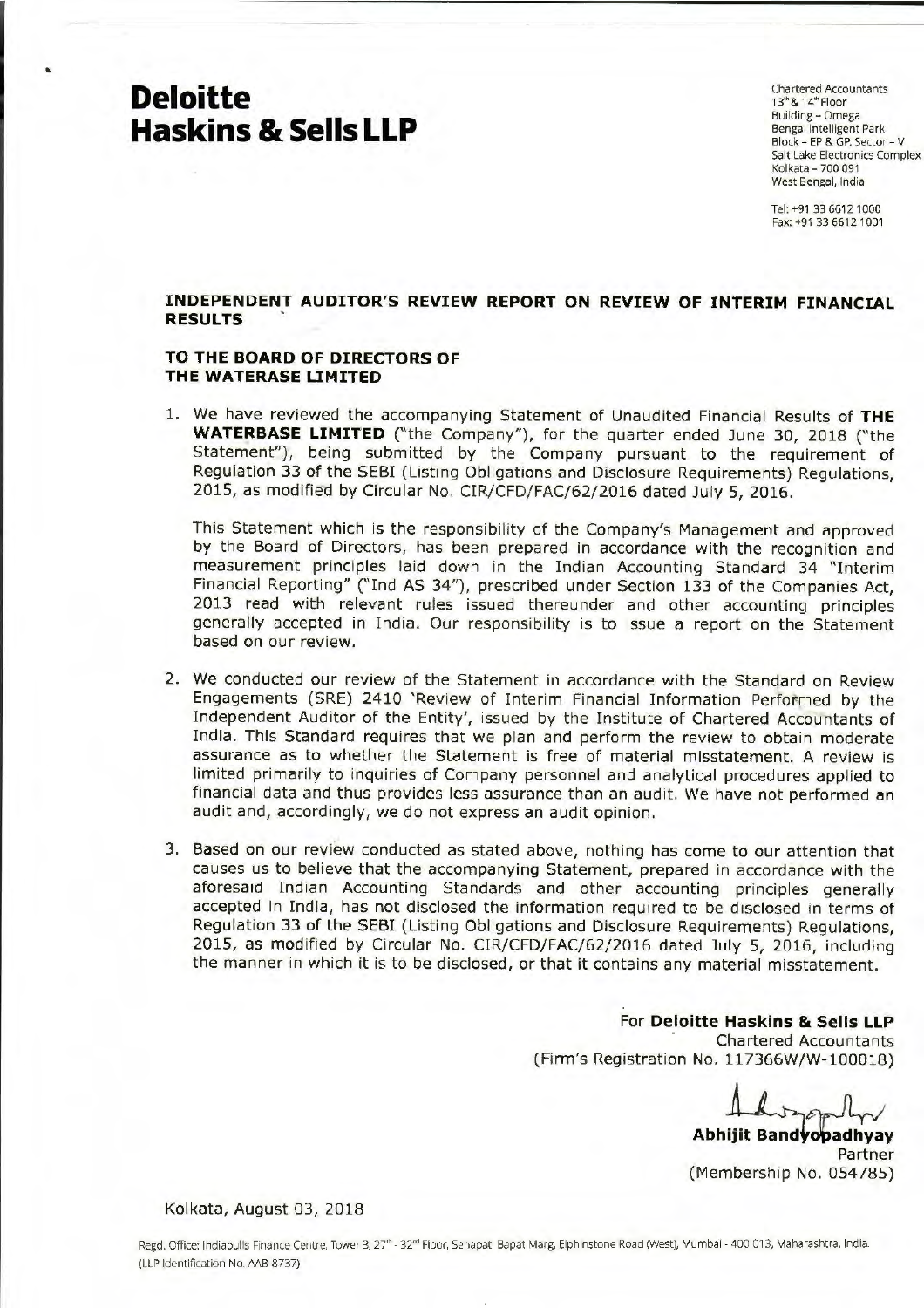



### **Q1 FY19 - INVESTOR COMMUNICATION** *The Waterbase Limited announces Q1 FY19 Results*

- *Operational revenue growth of 22% on the back of strong performance of shrimp feed*
- *Construction of Phase 1 of Vannamei Hatchery completed; trial production commenced*

# **Financial Highlights – Q1 FY19**

**Q1FY19 v/s Q1 FY18**

- Income for the quarter : Rs. 158.5 crore as against Rs. 126.2 crore
- PBT for the quarter : Rs. 27.2 crore as against Rs. 22.1 crore
- PAT for the quarter : Rs. 17.7 crore as against Rs. 14.4 crore

**Chennai, August 3, 2018:** The Waterbase Ltd. (TWL), pioneer in the Indian Aquaculture Industry with a focus on driving improvement in shrimp feed manufacturing, farm practices and shrimp processing has announced its financial results for the quarter ended June 30, 2018.

## **CEO's message**

**Commenting on the results, Mr. Ramakanth V. Akula, CEO said, "***We have started the year well as reflected in the strong revenue growth during the quarter. A steady performance by the feed business on the back of robust volume growth in newer markets and territories has been supported by healthy traction from farm care products, which are now available across more touch points and continue to garner positive response from our customers.*

*Raw material costs have significantly risen after touching record lows last year. As a result, the margins have contracted, impacting operational profitability. The fall in farmgate prices coupled with disease outbreak in Andhra markets have dented the growth in feed sales during the quarter. The shrimp farmers are undecided whether to go in for the second crop looking at the prevailing farmgate prices. Any reduction in the area under shrimp farming or reduction in the stocking densities will impact feed business. However, we are cautiously optimistic on the revival of farmgate prices from the beginning of the third quarter.*

*Despite the near-term challenges, we believe that the long term fundamentals of the business continue to remain strong. With increasing penetration into newer markets and territories, we are steadily reducing geographical concentration risk in the feed business. The addition of revenue streams of farm care products and hatchery will strengthen our go-to-market platform thereby elevating our growth prospects."*